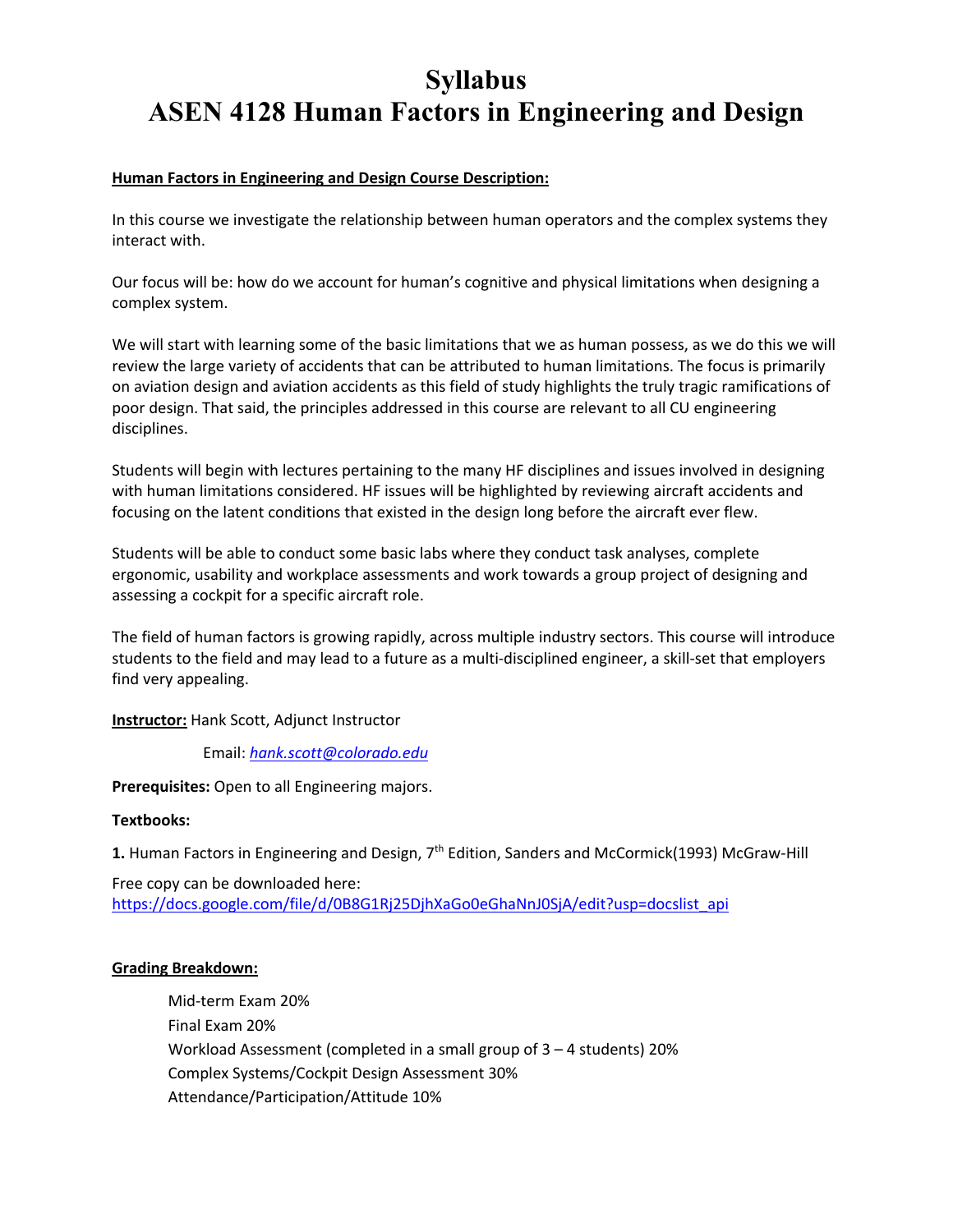#### **Required Readings:**

#### **Publications:**

• Human Factors in Engineering and Design, 7<sup>th</sup> Edition, Sanders and McCormick (1993) McGraw-Hill

#### **Other Sources:**

• Excerpts from Mil-standards:

1472F Human Engineering, 1333 Aircrew Station Geometry, 1787C Aircraft Display Symbology, Interface Standard 850B Aircrew Station Vision UK MOD-STD 00-25 (UK Military HF Standards).

#### **Course Schedule:**

**Introduction**  SHELL/Reason Model/Human Subjects in Research

# **Module 1 - The Senses**

Sight/Depth Perception/Optic Flow Touch/Smell/Proprioceptors/Vestibular/Hearing

# **Module 2 - Information Processing**

Information Processing/Signal Detection/Perception Attention/Distraction/Vigilance Memory/Selection and Decision Making/Human Error

#### **Module 3 - Human Performance Limitations and Work Environment**

Heat/Noise/Vibration/Altitude/G Loading/Illumination Affordability/Compatibility Workload Measurement

#### **Module 4 - Ergonomics**

Controls and Displays/Cockpit Assessment Reach Zones/Measures/Population

#### **ADA:**

If you qualify for accommodations because of a disability, please submit to your professor a letter from Disability Services in a timely manner (for exam accommodations provide your letter at least one week prior to the exam) so that your needs can be addressed. Disability Services determines accommodations based on documented disabilities. Contact Disability Services at 303-492-8671 or by e-mail at dsinfo@colorado.edu.

#### **Religious Observance**